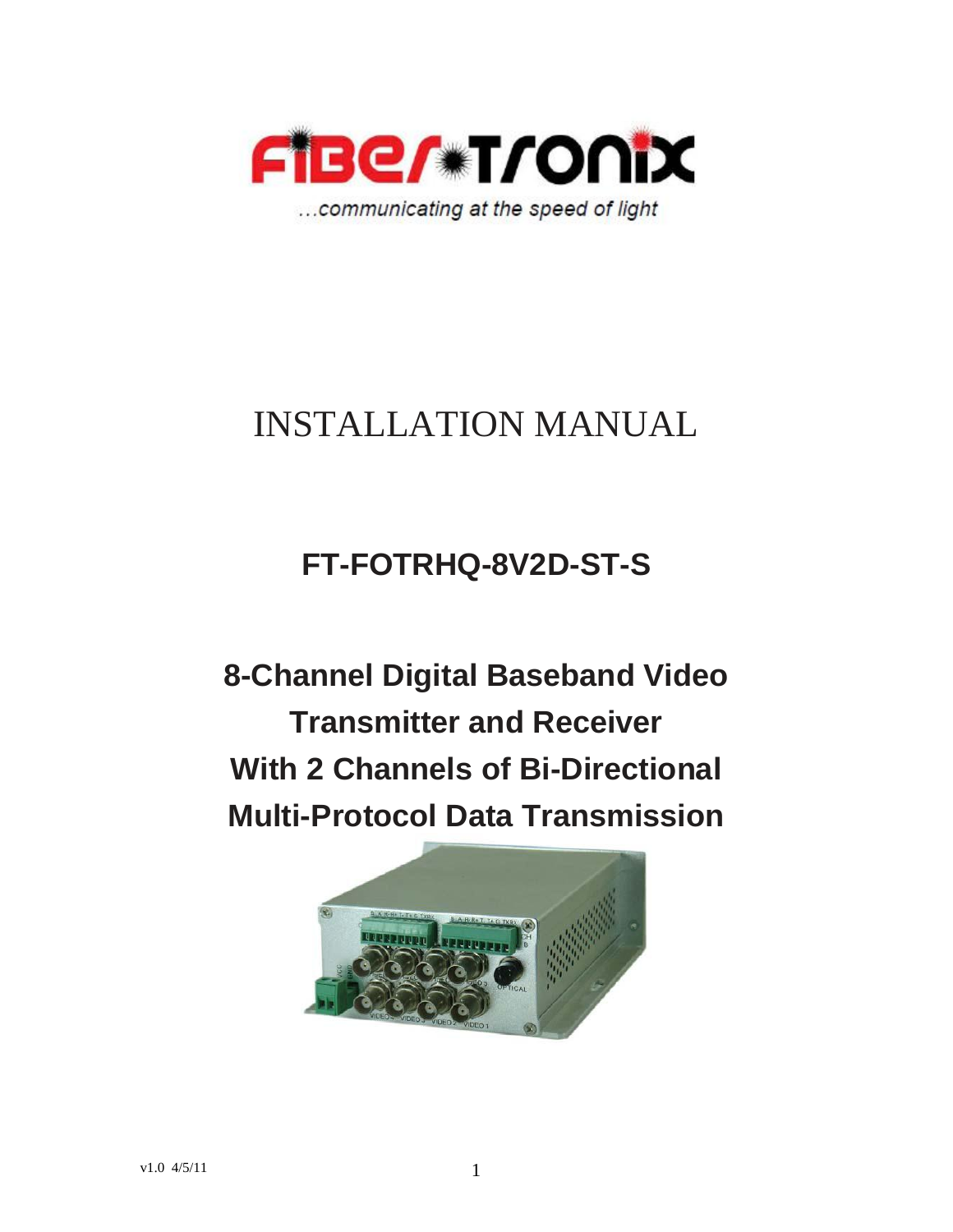# **PACKAGE CONTENTS**

This package contains:

One each FT-FOTRHQ-8V2D-ST-S 8-video channel, 2 Bi-directional channel baseband video transmitter and receiver Two 5VDC power supplies One installation manual

# **PRODUCT DESCRIPTION**

The FT- FOTRHQ-8V2D-ST-S fiber optic transmitter/receiver supports the transmission of a eight baseband video channels and two channels of bi-directional, multi-protocol data over one strand of single-mode fiber optic cable. This product is compatible with all NTSC and PAL video signals. Power, optical signal, video signal and data signal are easily inspected through LED indicators directly on the units. The transmitter and receiver combination supports transmission distances for optical loss budgets of less than 16 dB.

| Optical Wavelength<br>1.           | 1310nm / 1550nm          |
|------------------------------------|--------------------------|
| Fiber Type<br>2.                   | Single-mode 9/125um      |
| <b>Maximum Link Distance</b><br>3. | 12.5 miles               |
| 4.<br>Connector                    | Simplex ST/PC            |
| Acceptable Loss Budget<br>5.       | 16dB                     |
| Number of Video Inputs<br>6.       | 8                        |
| Video Connector<br>7.              | <b>BNC Female</b>        |
| Transmitter Input Impedance<br>8.  | $75\Omega$ unbalanced    |
| Receiver Output Impedance<br>9.    | $75\Omega$ unbalanced    |
| 10. Video Bandwidth per Channel    | $5Hz - 10MHz$            |
| 11. Video SNR                      | $>67$ dB                 |
| 12. Video Input Level              | $1V p-p$                 |
| 13. Video Input Overload Level     | >1.5V p-p                |
| 14. Differential Gain              | $< 1\%$                  |
| 15. Differential Phase             | $1^{\circ}$              |
| 16. Tilt                           | $< 1\%$                  |
| 17. Data Rate                      | $DC - 250Kbps$           |
| 16. Data Connector                 | <b>Terminal Block</b>    |
| 17. Data Interface                 | RS485, RS422 or RS232    |
| 18. Baud Rate Per Channel          | $0 - 100Kbps$            |
| 19. Bit Error Rate                 | $10^{-9}$                |
| 20. Power Supply                   | 12VDC                    |
| 21. Power Consumption              | 2.8W                     |
| 22. Operating Relative Humidity    | $0 - 95%$ non-condensing |
| 23. Operating Temperature          | $-40^{\circ}$ F - 167°F  |
| 24. Dimensions                     | 6.8"x5.2"x1.1" per unit  |
| 25. Weight                         | 1.4 lb. per unit         |

# **SPECIFICATIONS**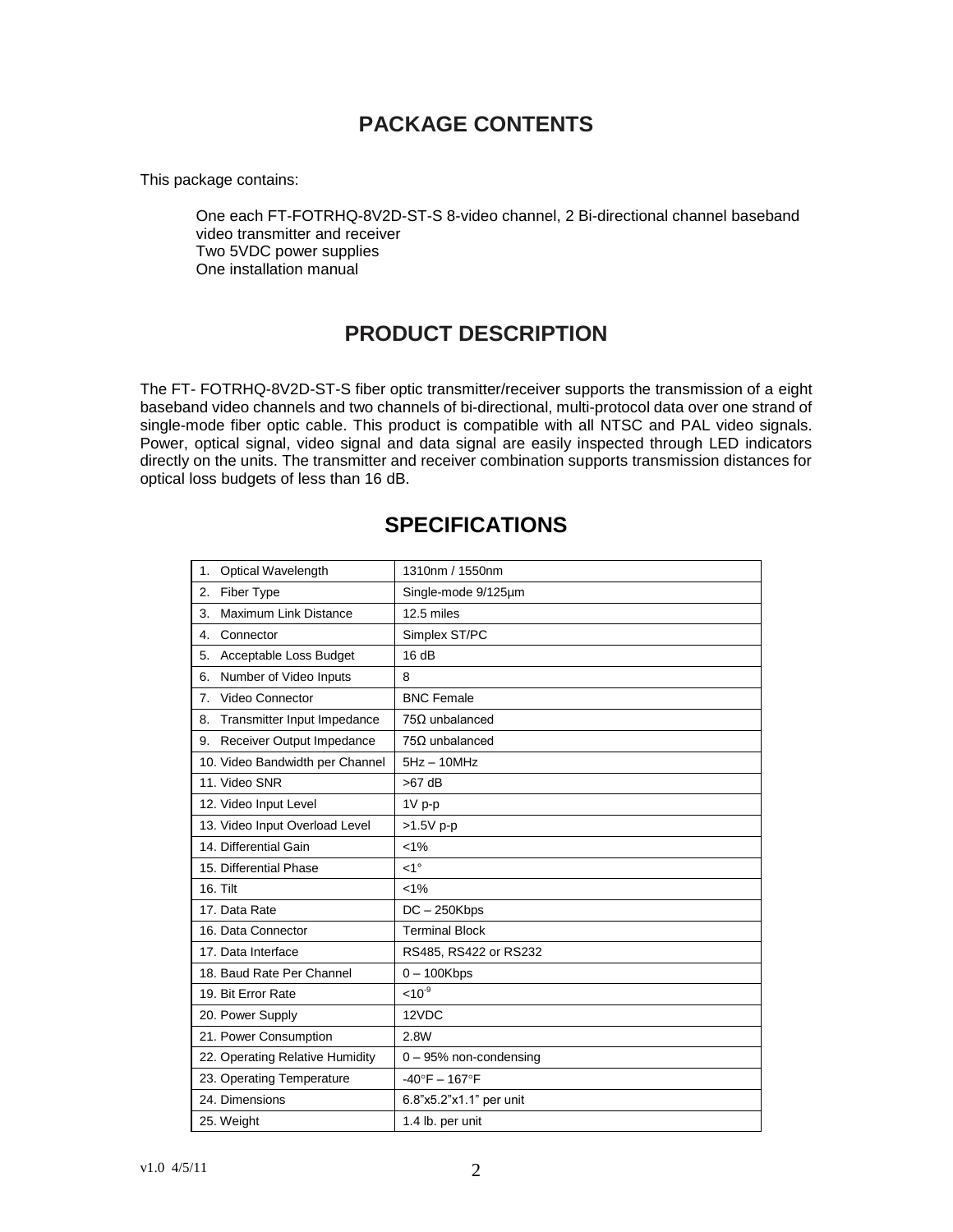# **INSTALLATION AND OPERATION**



This symbol is intended to alert the user to the presence of important operating and maintenance (servicing) instructions.



This symbol is intended to alert the user to the presence of "dangerous voltage" within the product's enclosure that may be of sufficient magnitude to constitute a risk of electrical shock.

## **CAUTION: To reduce the risk of electrical shock do not remove the cover or back of this unit. No user serviceable parts are inside.**

## **CAUTION: To prevent electric shocks and risk of fire hazards, do not use other than specified power source.**

## **1. UNPACKING and HANDLING**

Each unit is shipped assembled and factory tested.

Ensure that all accessories are removed from the container before discarding packing material

## **2. MECHANICAL INSPECTION**

Inspect the front and rear of the equipment for shipping damage. Make sure the equipment is clean, and no connectors are broken, damaged, or loose. If equipment appears to be damaged or defective please contact your distributor or Fibertronix at 1-610-429-1511 for assistance.

#### **3. WIRING CONNECTIONS**



## **Transmitter Front and Rear Panels**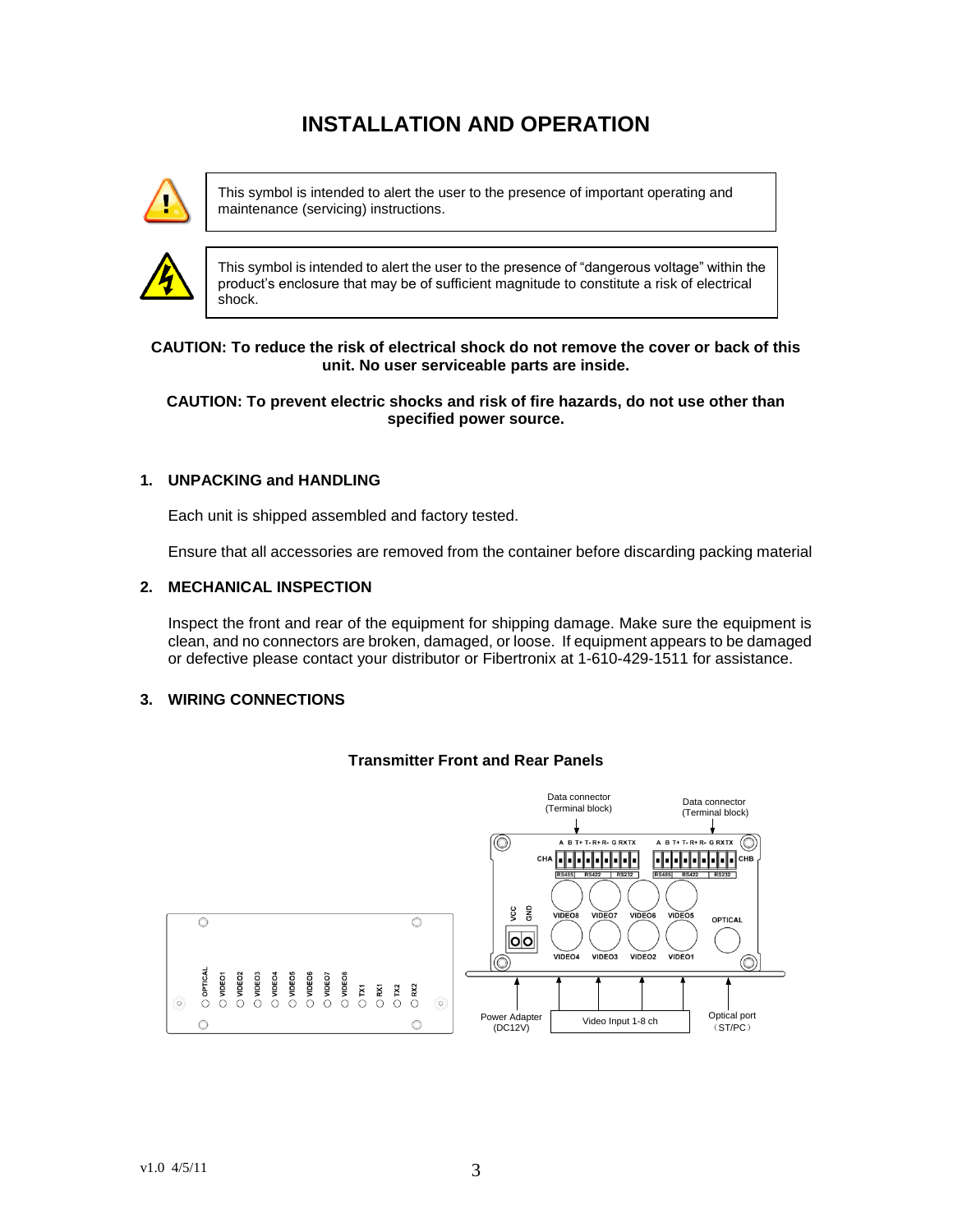## **Receiver Front and Rear Panels**



#### **Terminal Block**





- a. Plug the included power supplies in a 120VAC outlet. Each power supply's DC output adaptor connects respectively to the power input of the transmitter and receiver.
- b. Connect the transmitter and receiver's optical connectors with an ST/PC patch cable.
- c. Connect the video source (e.g., camera) to the transmitter's video input port using quality 75Ω coaxial cable with BNC connectors.
- d. Connect the video monitor to the receiver's video output port using quality 75Ω coaxial cable with BNC connectors.
- e. Connect the data ports the RS485 terminal block. Be sure the wiring configurations are consistent with the diagram above for the transmitter and receiver as well as the PTZ camera or other device.
- f. Indicator lights:
	- Optical LED: Optical connection status. Red = Wrong; Green = Correct.
	- Video LEDs: Video connection status. Red = Wrong; Green = Correct.
	- TX1, TX2 LEDs: Data output status. Red = Wrong; Green = Correct.
	- RX1, RX2 LEDs: Data input status. Red = Wrong; Green = Correct.

## **4. SPECIAL ATTENTION**

- a. Only use the power supplies included with these units. The use of other power supplies may damage the transmitter and/or receiver and void the warranty.
- b. The loss of optical fiber should be less than 16 dB. Any loss greater than 16 dB will compromise the receiver's ability to get the optical signals from the transmitter.
- c. Adhere to the equipment's in-door operating temperature and humidity specifications. Failure to do so may damage the equipment and void the warranty.